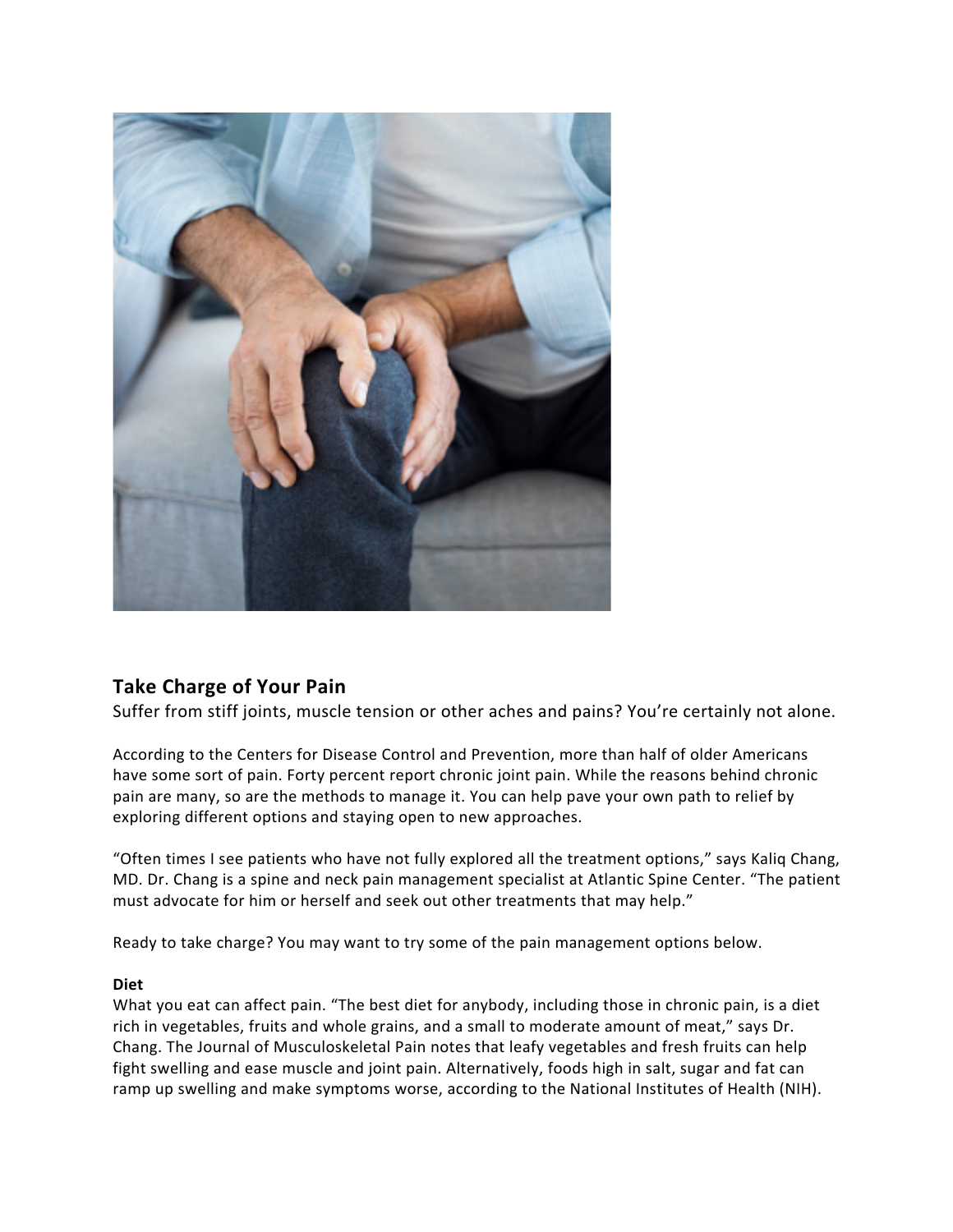## **Exercise**

While chronic pain can make it harder to get moving, exercise itself can be an effective way to ease those aches. "For most joint pain I recommend my patients get into a pool," says Kavita Sharma, MD, a pain management physician with Manhattan Pain & Sports Associates. "Swimming keeps the joints moving, but with low impact, so there's less pain and they're still strengthening the joints."

The ancient Chinese practice of Tai chi is another gentle, yet effective option. "Each movement leads into another, so your body is in constant motion, which keeps your joints lubricated," says Dr. Sharma. Tai chi is often available free or at a low cost through local libraries and community centers.

Yoga may help with flexibility and strength using a series of postures, breathing exercises and meditation. These can significantly reduce arthritic and lower back pain, according to NIH.

No matter what you choose, regular exercise may help you lose weight. And losing weight is another way to help reduce back, knee and other joint and muscle pain.

## **Physical Therapy**

Based on your symptoms, health history and lifestyle goals, physical therapists may be able to help find the cause of your pain. Treatment may include strength and conditioning exercises, stretching and hands-on therapy (like massage) of the joints and soft tissue.

## **Nerve Block Therapies**

Local anesthetics, proteins or steroids can be injected into soft tissue or joints to block nerves from sending pain signals to the brain. Johns Hopkins Medicine notes that while injections can work well, the effects aren't permanent. This treatment is often used to help with severe pain during early recovery until other treatment options take effect.

## **Medication**

According to the National Institute on Aging, acetaminophen can work for mild to moderate pain. Non-steroidal anti-inflammatory drugs (NSAIDs), such as ibuprofen, can help with swelling and inflammation. Narcotics block or dampen pain signals to the brain but pose higher chances of addiction or overdose — especially with long-term use. Other diet and lifestyle treatments are often recommended first.

Alternative approaches can also help with pain. While there hasn't been enough research to show this for certain, they are effective for many and may be able to help you, too. These approaches which are meant to manage day-to-day pain rather than be used as a lone treatment—may include:

- **Acupuncture** uses very thin needles to stimulate specific points on the body. The National Center for Complementary and Integrative Health notes that acupuncture can reduce shoulder and neck pain. This also goes for pain from headaches and arthritis.
- **Massage therapy** can soothe neck, shoulder and low back pain, as well as curb anxiety and boost your mood.
- **Chiropractic care** practitioners use special instruments or their hands to fix misalignments in the spine. This has been shown to be effective in treating pain, particularly in the low back and neck.